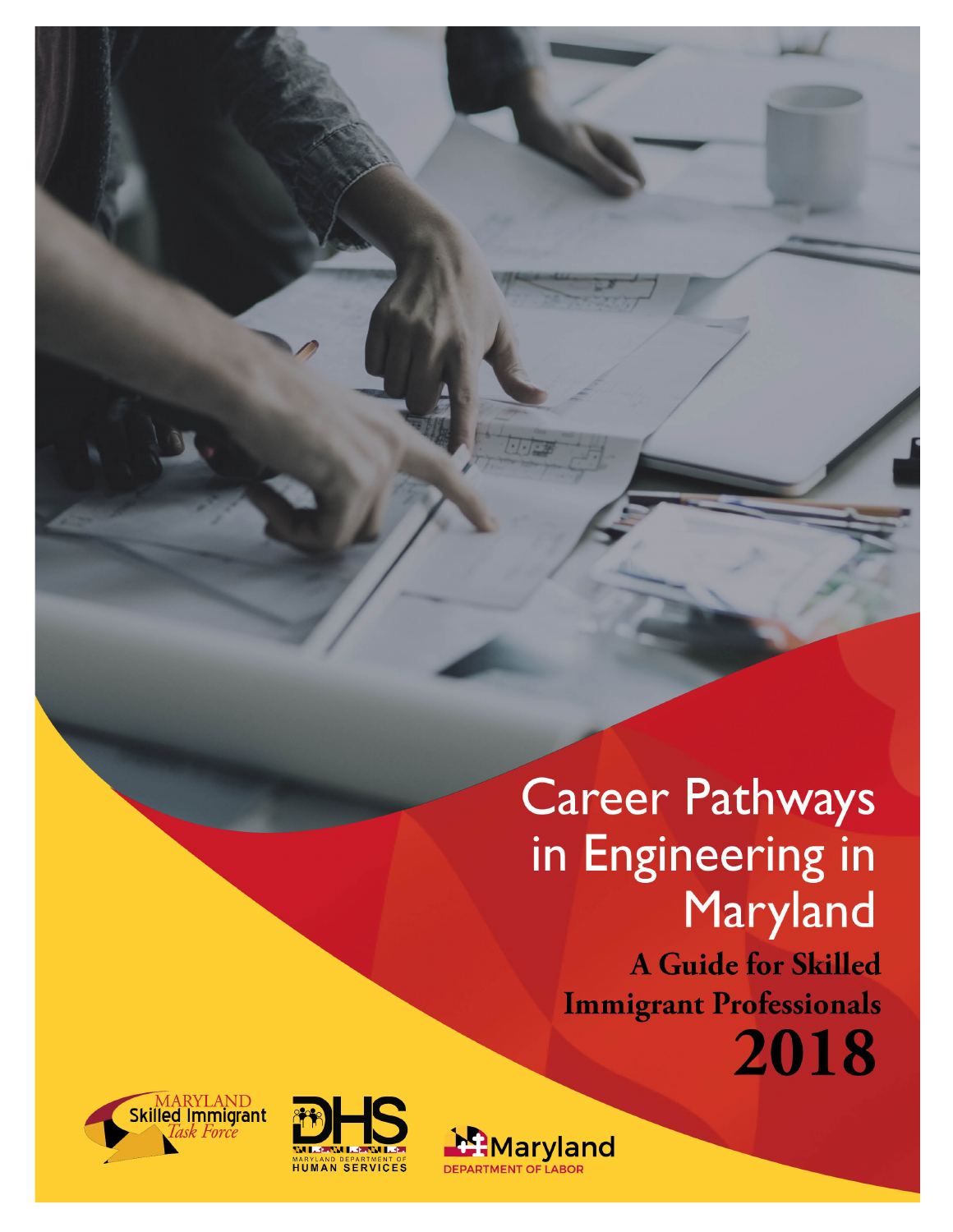# **INTRODUCTION**

This guide provides a brief overview of some of the resources available to internationally-trained engineers in Maryland. The licensing process can be complex, costly, and time-consuming. In addition to sharing the process of becoming licensed to work as an engineer, this guide offers alternative careers and information about training and academic options. Your career pathway is made up of educational and professional decisions that can open doors to new opportunities. Even if you worked as an engineer in another country, you will need to obtain a license and credentials to work as an engineer in Maryland. This guide can help you choose the next step on your career pathway.

**Disclaimer**: This information is provided only as an overview. All programs, processes, and/or fees are subject to change. Please verify all information with the appropriate agency. *(Updated as of 2018.)*

# **OVERVIEW OF ENGINEERING JOBS IN MARYLAND**

Maryland has many career opportunities in engineering, and the field is growing! The top in-demand job titles include *civil engineer*, *electrical engineer*, *electronics engineer*, and *mechanical engineer*.

The kinds of skills that engineers in Maryland are required to have include:

- Knowledge of job expectations in the United States;
- Punctuality, respect, and good communication skills;
- Computer Aided Design (CAD); and
- Strong math and science skills.

It is important to know the likelihood of getting a job as well as the probable wages. Labor market information for Maryland shows that over the next ten years, engineering jobs are projected to grow 14.8%, or 6,060 jobs in our state\*.

DID YOU KNOW? Immigrants account for almost 1 in every 5 workers in Maryland. 36% of workers in the life, physical and social sciences are immigrants. *Source: American Immigration Council 2018*

The chart below shows average salaries and the number of job openings in 2017 for the top four in-demand types of engineers. When you first start an engineering job in the United States – even if you worked in engineering in a different country – you may start at an entry-level wage, which is usually lower than average. Other types of engineers can visit O\*Net for additional information: https://www.onetonline.org

| In-Demand Job Titles*        | <b>Average Wage</b> | Open Jobs in 2017 |  |
|------------------------------|---------------------|-------------------|--|
| Civil Engineers              | \$86,010            | 1,192             |  |
| <b>Electrical Engineers</b>  | \$109,380           | 1,691             |  |
| <b>Electronics Engineers</b> | \$122,810           | 723               |  |
| Mechanical Engineers         | \$104,250           | 1,756             |  |

It is also important to know that having United States citizenship may be required to work with any government agency or contractor. Find out more about how to become a citizen or about citizenship preparation resources in your community at [https://www.uscis.gov/citizenship/learners/apply-citizenship.](https://www.uscis.gov/citizenship/learners/apply-citizenship)

*\*Source: Maryland Department of Labor*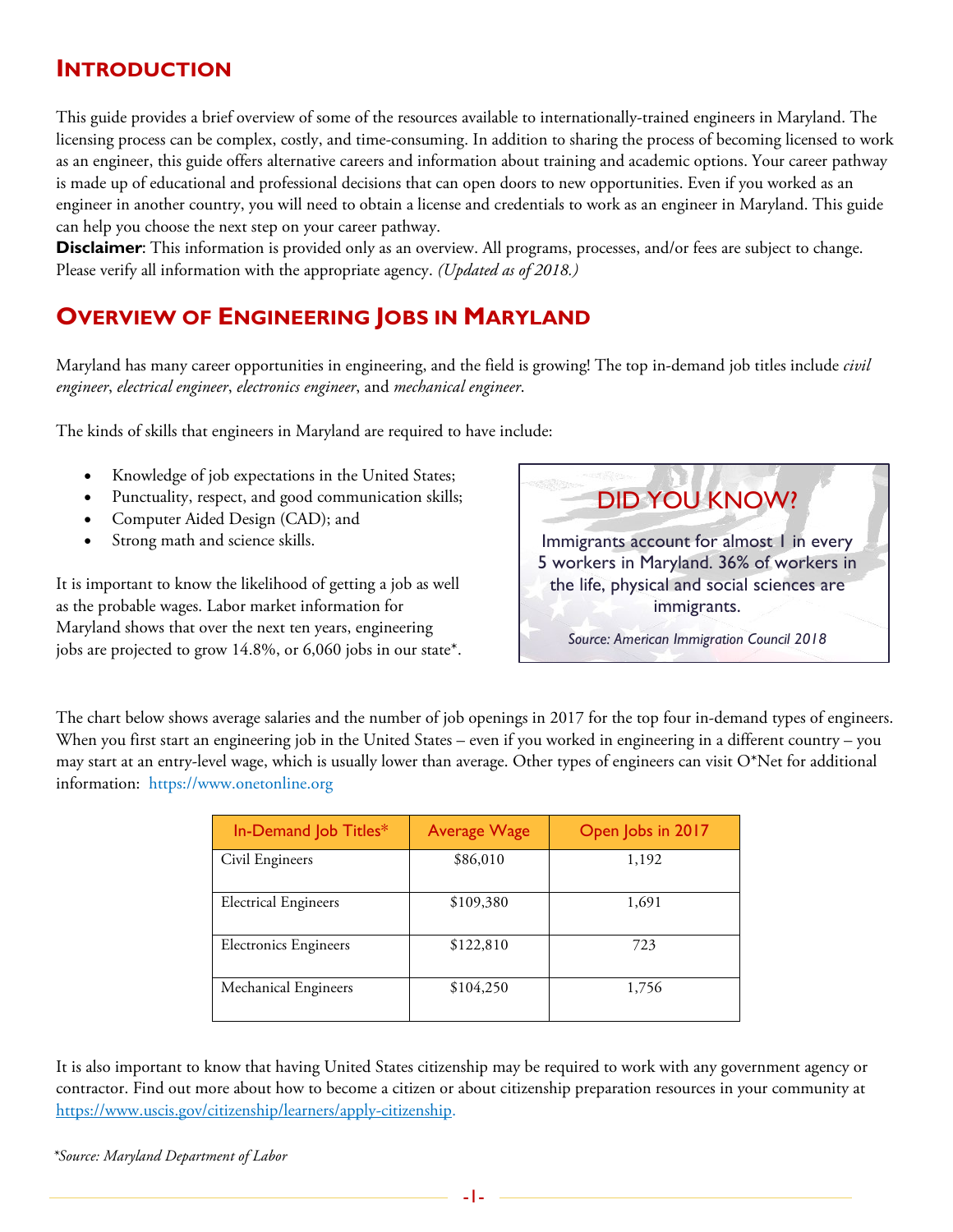# **TRANSFERRABLE SKILLS FOR ALTERNATIVE CAREERS**

Because obtaining an engineering license takes time, money, and effort, it may not be the best step for you right now. As a trained engineer, you have many skills that you can use in different careers in the United States. Common transferrable skills that you can take with you to other jobs include:

- Project Planning
- Critical Thinking
- Complex Problem-Solving
- Numeracy and Math
- Communication and Teamwork
- Attention to Detail

With these transferrable skills, you can enter fields other than engineering, sometimes more quickly. The following is a list of **alternative careers or occupational fields** if you decide not to pursue engineering at this time. Some of these positions are entry-level jobs, but they could allow you to gain experience in the United States to include on your résumé and may help you network with other professionals.

## **Alternative Careers**

| <b>Occupation or Field</b>                                                               | <b>Brief Details, Skills, and/or Educational Requirements</b>                                                                                                                                                                                                                                                              |  |  |
|------------------------------------------------------------------------------------------|----------------------------------------------------------------------------------------------------------------------------------------------------------------------------------------------------------------------------------------------------------------------------------------------------------------------------|--|--|
| <b>Computer Aided Design or</b><br><b>CAD Technician/CAD Drafter</b>                     | Uses special software to create designs for manufactured products<br>$\bullet$<br>Multiple areas of specialization: civil, mechanical, or electrical drafting<br>Typically requires a 2-year associate degree<br>$\bullet$                                                                                                 |  |  |
| <b>Computer Numerical Control</b><br>or CNC Programmer,<br><b>Machinist, or Operator</b> | Programs, sets up, or operates a CNC machine to increase efficiency while maintaining<br>$\bullet$<br>quality<br>Training programs and Registered Apprenticeships available                                                                                                                                                |  |  |
| <b>Construction Management</b>                                                           | Plans and supervises new construction projects<br>$\bullet$<br>Typically requires a bachelor's degree<br>$\bullet$                                                                                                                                                                                                         |  |  |
| <b>Engineering Technician</b>                                                            | Jobs available primarily in the electrical and mechanical engineering fields<br>$\bullet$<br>Works closely with licensed engineers to design and develop systems and processes<br>$\bullet$<br>Typically requires at least a high school diploma, with some employers requiring a 2-<br>$\bullet$<br>year associate degree |  |  |
| <b>Logistics, Operations, and</b><br><b>Supply Chain Management</b>                      | Jobs that link the manufacturing, sales, and transport of products<br>$\bullet$<br>Entry-level positions may include working at a distribution center or manufacturing<br>$\bullet$<br>plant and do not require a lot of education                                                                                         |  |  |
| <b>Teaching</b>                                                                          | Opportunities to instruct courses in high schools, community colleges, or<br>$\bullet$<br>colleges/universities<br>Typically requires a bachelor's degree or higher<br>$\bullet$                                                                                                                                           |  |  |
| <b>Telecommunications</b>                                                                | Jobs available as entry-level cable installers or repairers to work on services related to<br>$\bullet$<br>laying or replacing cable lines<br>Typically requires a high school diploma and a certification that can be obtained at a<br>$\bullet$<br>community college                                                     |  |  |
| <b>Web Development</b>                                                                   | Opportunities in information technology may focus on creating web applications and<br>$\bullet$<br>websites through HTML, JavaScript, SQL, or Python<br>May require a bachelor's degree, but experience may be preferred over education<br>$\bullet$                                                                       |  |  |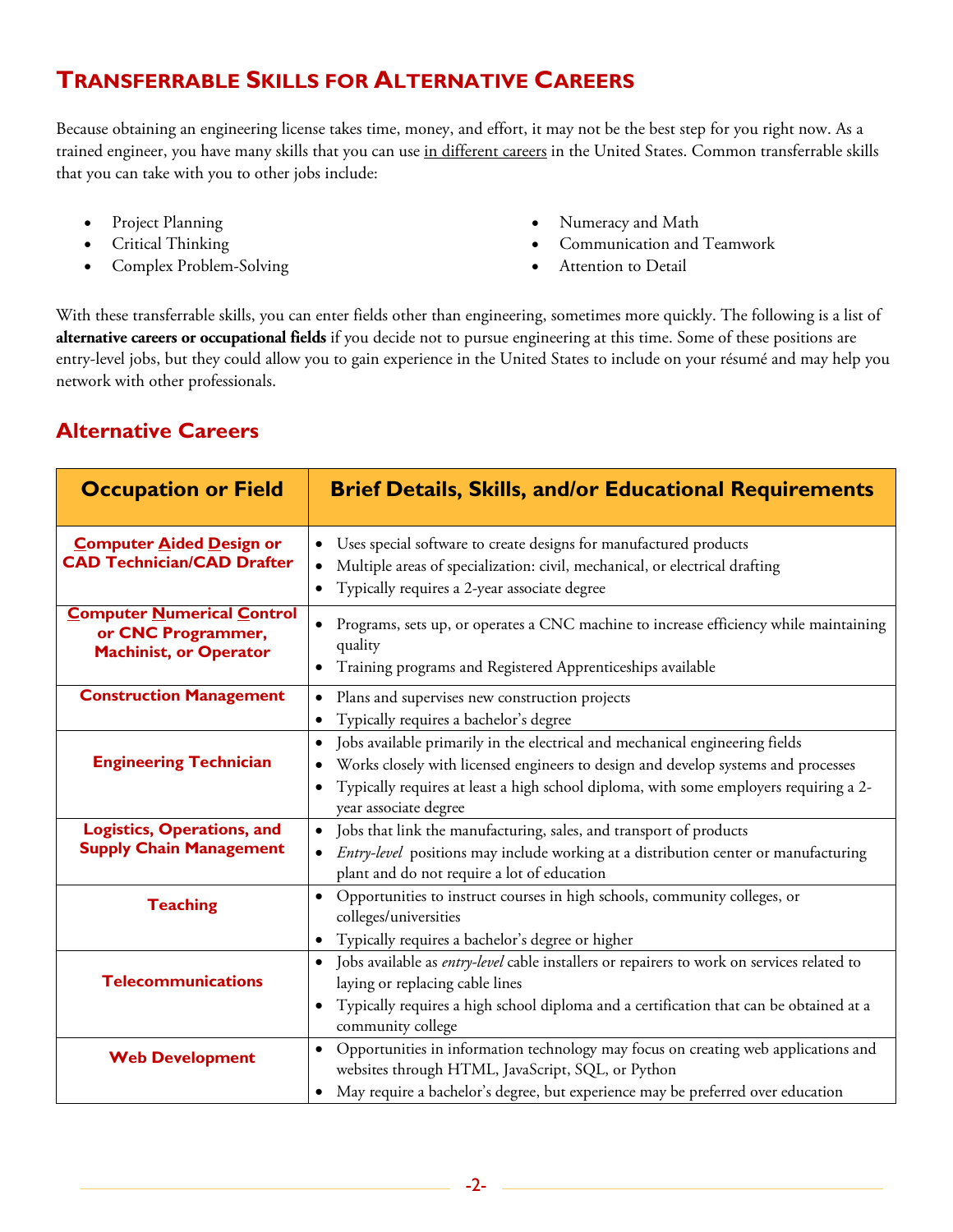# **TRAINING & EDUCATION**

**Registered Apprenticeships** are "earn and learn" programs where you work and study at the same time. The goal of Registered Apprenticeships, which are offered in many different occupations, is to become an expert in your field of experience and study. Many Registered Apprenticeships take several years to complete. Once you finish a Registered Apprenticeship, you will be called a "journeyman" and will be at the top of your trade.



There are Registered Apprenticeships in many fields, but some that may interest you include **electrician, electrical technician, electronics mechanic/technician, machinist, machine repairer, operating engineer, plumber, steamfitter,** and **telecommunications installer.** To see all Registered Apprenticeship options, visit [https://www.labor.maryland.gov/employment/approcc/approcc.shtml.](https://www.labor.maryland.gov/employment/approcc/approcc.shtml)

You may also want to seek further training to improve your professional skills. Many internationally-trained engineers say that having experience at a United States educational institution helped them return to work in their career field. It can be a beneficial addition to your résumé.

Learning English is important to being part of the United States workforce. Many community colleges and local organizations offer English classes. Some courses are in-person and others are online. Visit this site to search for English classes in your area: [http://www.labor.maryland.gov/gedmd/programs.shtml.](http://www.labor.maryland.gov/gedmd/programs.shtml)

If you are interested in more information about training programs, such as opportunities to take CAD classes, consider enrolling at a community college. A list of all of Maryland's community colleges is available here: [https://msa.maryland.gov/msa/mdmanual/01glance/html/colcom.html.](https://msa.maryland.gov/msa/mdmanual/01glance/html/colcom.html)

While it may not be necessary, if you decide you need to continue your studies in engineering, use this resource to search for colleges and universities that offer engineering degrees at the associate, bachelor's, master's, or doctorate level: [http://educatingengineers.com/states/maryland.](http://educatingengineers.com/states/maryland)

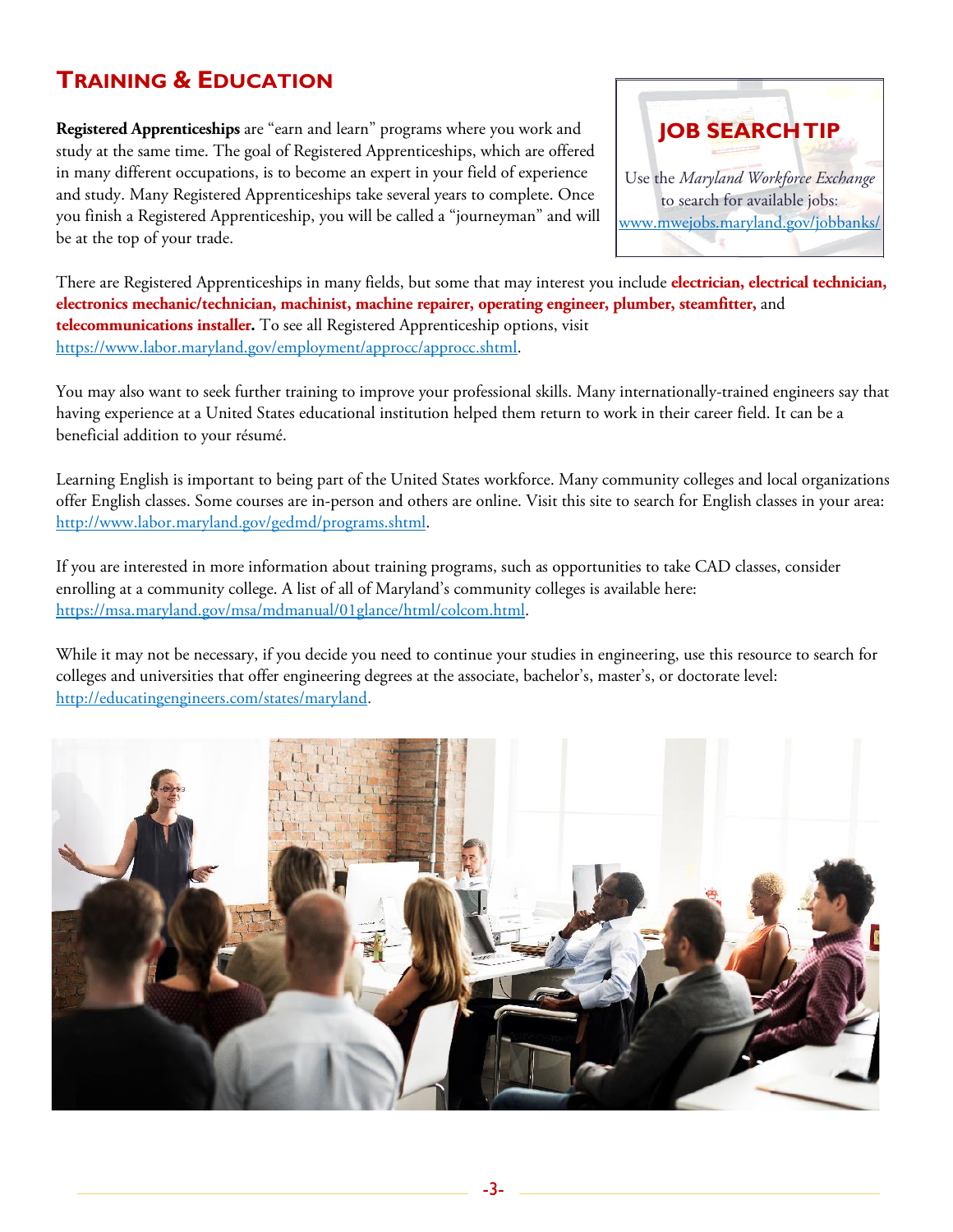# **CREDENTIAL EVALUATION**

If you decide to work as an engineer in Maryland, one of the early steps in getting your engineering license might be to obtain a foreign credential evaluation. Credential evaluation is the way academic degrees in one country are compared to those in another. If you have a degree from outside of the United States, you *may* need to obtain a course-by-course evaluation.

When you apply for an engineering license, you *may* need to include a course-by-course evaluation from a company that receives your transcripts directly from your university. The course-by-course evaluation should be sent directly from the evaluation company to the Maryland Board for Professional Engineers (address on the last page of this guide). The credential evaluation service preferred by the Maryland Board for Professional Engineers is:

**NCEES** 

National Council of Examiners for Engineering and Surveying Toll Free: 1-800-250-3196 <https://ncees.org/>

# **LICENSING PROCESS**

Licensing information for working as an engineer in Maryland can be found through the Maryland Board for Professional Engineers at [http://www.labor.maryland.gov/license/pe/.](http://www.labor.maryland.gov/license/pe/)

In Maryland, there is one professional engineer license for all types of engineers. You should plan on at least 6-12 months to complete the licensing process. During this time, you will have to take and pass examinations, complete applications, consider credential evaluation, and pay fees.

### **Important Tips:**

- You will need to know if your foreign university or educational institution is accredited by ABET, the Accreditation Board for Engineering and Technology. You can find a list of ABET-accredited programs online at [http://main.abet.org/aps/Accreditedprogramsearch.aspx.](http://main.abet.org/aps/Accreditedprogramsearch.aspx)
- Document your years of experience working as a professional engineer. Years of experience can be a combination of those in another country and the United States as long as you have worked under your own license or another licensed professional engineer.
- $\bullet$  There are three ways to demonstrate your foreign education and engineering experience when applying for a license. These are explained on the following page. Carefully consider all three options and select the one that is best for you.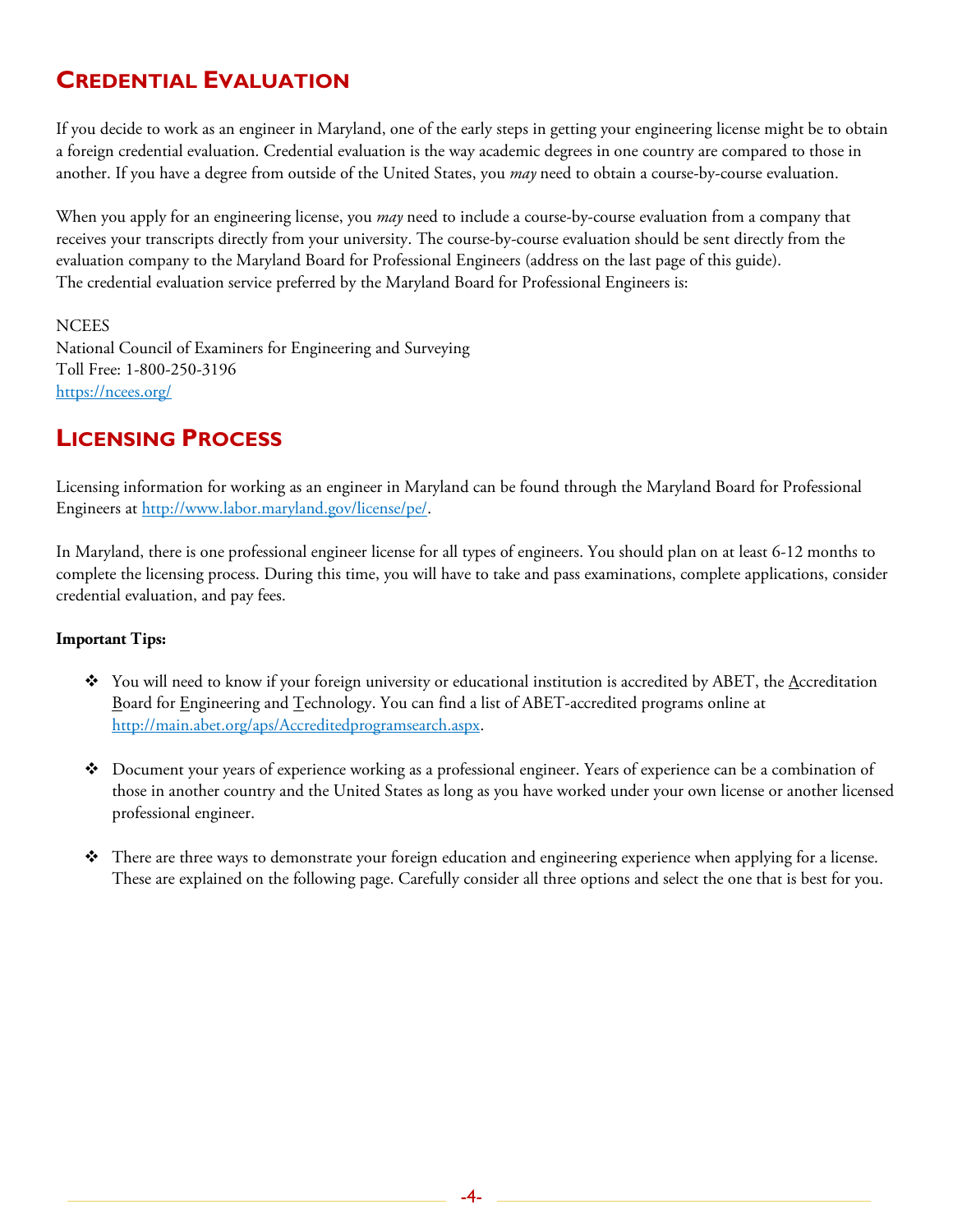

### Option 1 **ABET accredited program and 4 years of experience**

•If you attended an engineering program that is accredited by the Accreditation Board for Engineering and Technology and have 4 years of experience working under a professional engineer, you do not need to have a credential evaluation.

### Option 2 **Non-ABET accredited program and 8 years of experience**

•If you did not attend an engineering program that is accredited by the Accreditation Board for Engineering and Technology but have 8 years or more of professional experience under an engineer, you will need to have your education credential evaluated by NCEES.

### Option 3 **No formal education and 12 years of experience**

•If you were not formally trained at a university in engineering but have spent 12 or more years working with a licensed engineer, you may consider this option.

You may consider ANY of the options listed above when working towards your engineering license. If you, for example, have 20 years of experience from a non-ABET accredited university, it may be less expensive for you to select option 3 than option 2.

If you have questions about demonstrating your foreign professional experience, contact the Maryland Board for Professional Engineers. (Contact information is listed on the final page of this resource.)

Remember, patience and persistence will help you get your license. Use the Steps Toward Earning a Professional Engineer License in Maryland diagram on the next page to explore the steps for each option.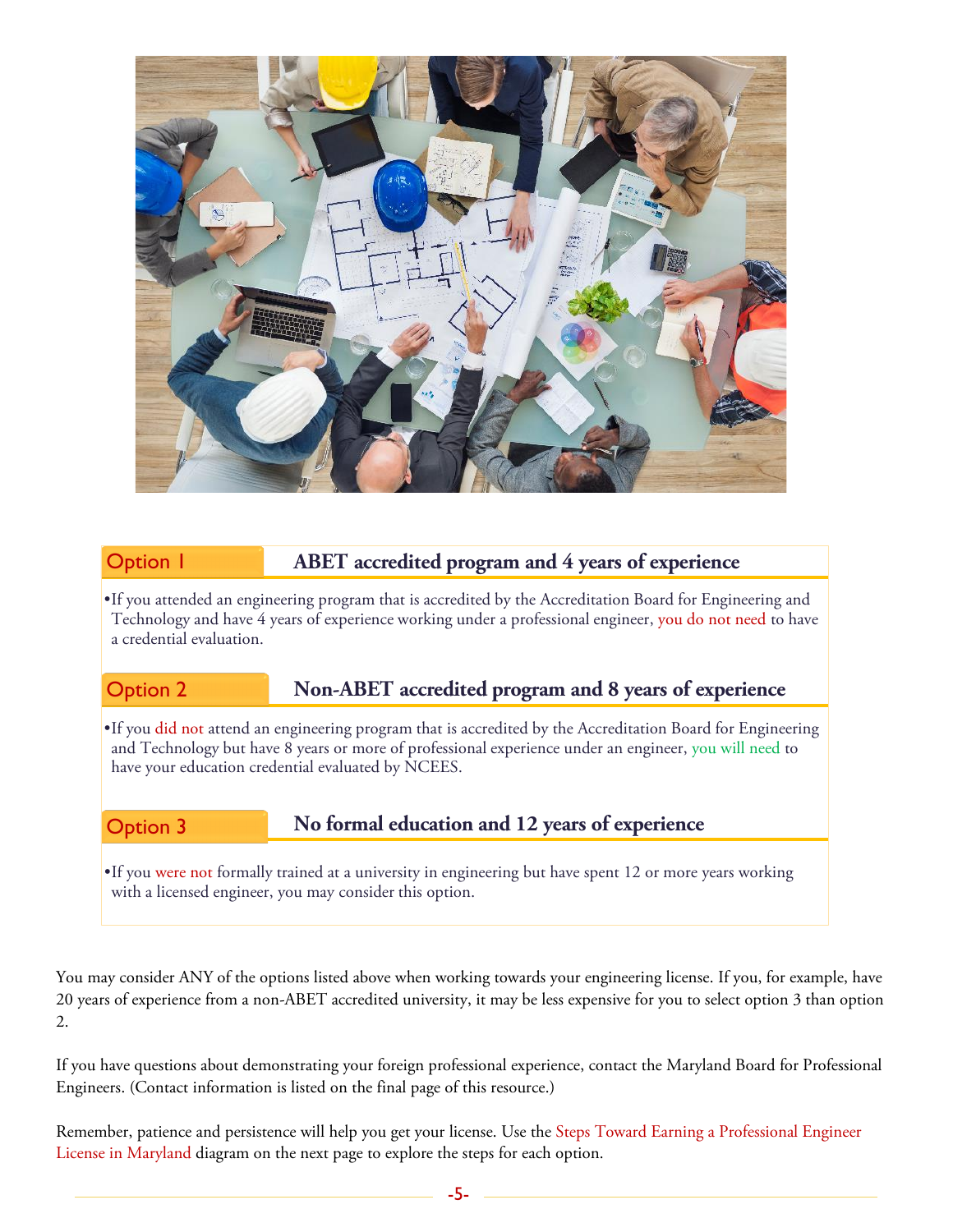# **Steps Toward Earning a Professional Engineer License in Maryland**

|                                      | <b>Process Steps</b>                                                                                                                                                                                                                                  | <b>OPTION I</b>                                                      | <b>OPTION 2</b>     | <b>OPTION 3</b>         |
|--------------------------------------|-------------------------------------------------------------------------------------------------------------------------------------------------------------------------------------------------------------------------------------------------------|----------------------------------------------------------------------|---------------------|-------------------------|
| <b>STEP</b>                          | <b>Fundamentals of Engineering (FE) Exam*</b><br>6-hour, computer-based exam with 110 questions<br>$\bullet$<br>May be taken three times in a 12-month period<br>$\bullet$<br>https://ncees.org/<br>$\bullet$<br>Exam fee is \$175                    |                                                                      |                     |                         |
| $\mathbf{\mathbf{z}}$<br><b>STEP</b> | <b>Educational Requirements</b><br>Credential evaluation completed by NCEES<br>https://ncees.org/records/ncees-credentials-evaluations/                                                                                                               | Send university<br>transcripts or<br>evaluation<br>directly to board |                     | Not applicable          |
| m<br><b>STEP</b>                     | <b>Engineer-In-Training Certificate</b><br>Apply to Maryland Board for Professional Engineers<br>http://www.labor.maryland.gov/license/pe/peapplyeit.shtml<br>Application fee is \$15                                                                 | Optional                                                             | Optional            | Optional                |
| STEP <sub>4</sub>                    | <b>Professional Experience and Character References</b><br>File a Report of Professional Experience with the Maryland board<br>• Obtain the signature of five character references (three must be<br>from licensed engineers in the United States)    |                                                                      |                     |                         |
| STEP <sub>5</sub>                    | <b>Application for Professional Engineer License</b><br>http://www.labor.maryland.gov/license/pe/peapply.shtml<br>• Up front application fee is \$50 (non-refundable)<br>License fee is \$76                                                          |                                                                      |                     |                         |
| <b>STEP</b>                          | Principles and Practice of Engineering (PE) Exam*<br>• Delivery and details vary by discipline<br>Each discipline is offered two times per year<br>https://ncees.org/<br>Exam fee up to \$400<br>$\bullet$                                            |                                                                      |                     |                         |
|                                      |                                                                                                                                                                                                                                                       |                                                                      |                     |                         |
| TIME &<br>COSTS                      | The amount of time and money spent to obtain a professional<br>engineer license will vary based on which option you chose,<br>evaluation and translations costs, and how many times you have to<br>pay for exams. These figures are an approximation. | $Time: 6-12+$<br>months                                              | Time: 12+<br>months | Time: $6-12+$<br>months |

*\*Note: The FE and PE exams administered by NCEES are only available in English.*